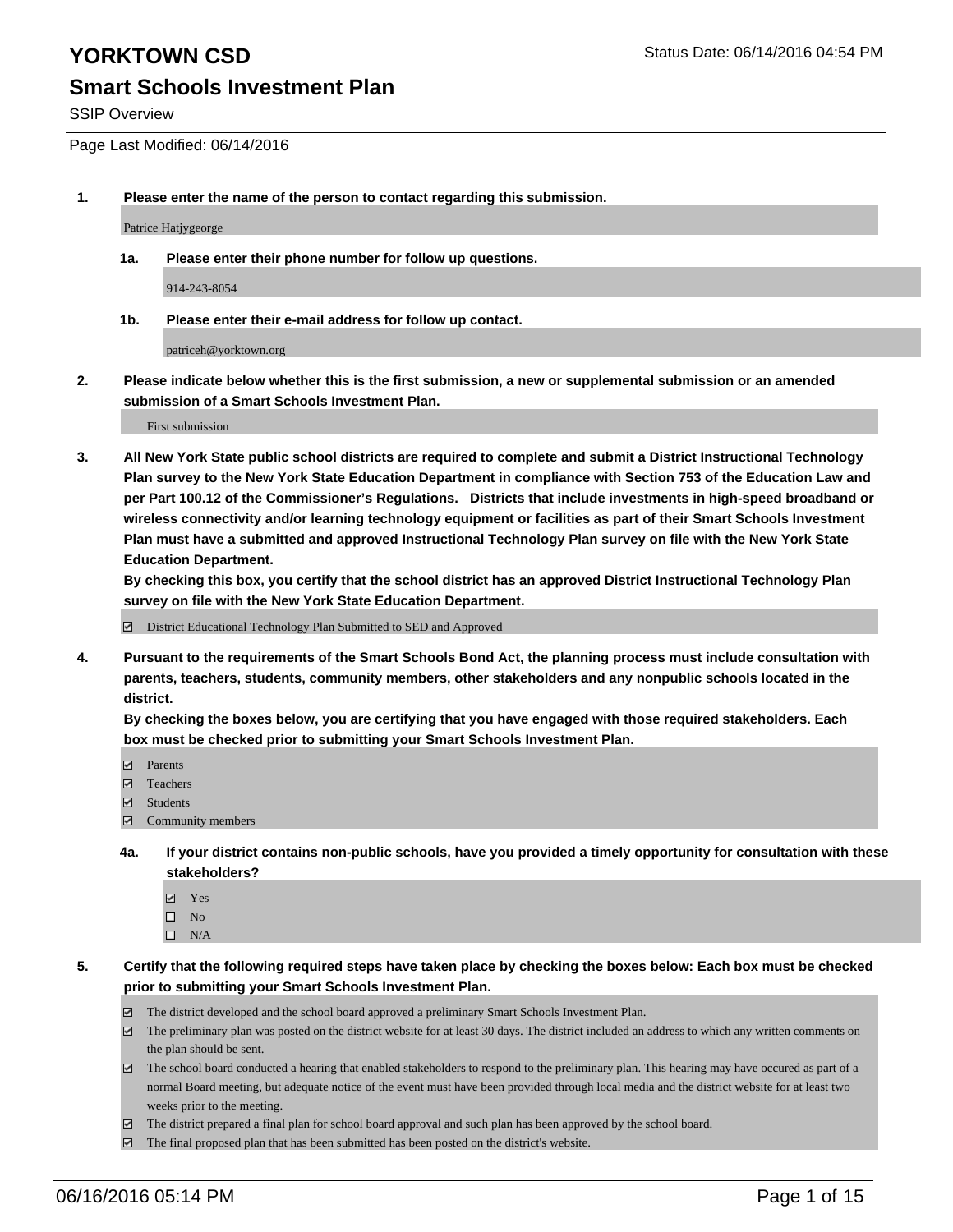SSIP Overview

Page Last Modified: 06/14/2016

**5a. Please upload the proposed Smart Schools Investment Plan (SSIP) that was posted on the district's website. Note that this should be different than your recently submitted Educational Technology Survey. The Final SSIP, as approved by the School Board, should also be posted on the website and remain there during the course of the projects contained therein.**

YCSDpreliminarySSIP.pdf

**6. Please enter an estimate of the total number of students and staff that will benefit from this Smart Schools Investment Plan based on the cumulative projects submitted to date.**

4,000

**7. An LEA/School District may partner with one or more other LEA/School Districts to form a consortium to pool Smart Schools Bond Act funds for a project that meets all other Smart School Bond Act requirements. Each school district participating in the consortium will need to file an approved Smart Schools Investment Plan for the project and submit a signed Memorandum of Understanding that sets forth the details of the consortium including the roles of each respective district.**

 $\Box$  The district plans to participate in a consortium to partner with other school district(s) to implement a Smart Schools project.

**8. Please enter the name and 6-digit SED Code for each LEA/School District participating in the Consortium.**

| <b>Partner LEA/District</b> | ISED BEDS Code |
|-----------------------------|----------------|
| (No Response)               | (No Response)  |

**9. Please upload a signed Memorandum of Understanding with all of the participating Consortium partners.**

(No Response)

**10. Your district's Smart Schools Bond Act Allocation is:**

\$1,463,127

**11. Enter the budget sub-allocations by category that you are submitting for approval at this time. If you are not budgeting SSBA funds for a category, please enter 0 (zero.) If the value entered is \$0, you will not be required to complete that survey question.**

|                                       | Sub-        |
|---------------------------------------|-------------|
|                                       | Allocations |
| <b>School Connectivity</b>            | 700,025     |
| Connectivity Projects for Communities | $\Omega$    |
| Classroom Technology                  | 0           |
| Pre-Kindergarten Classrooms           | $\Omega$    |
| Replace Transportable Classrooms      | $\Omega$    |
| High-Tech Security Features           | $\Omega$    |
| <b>Totals:</b>                        | 700,025.00  |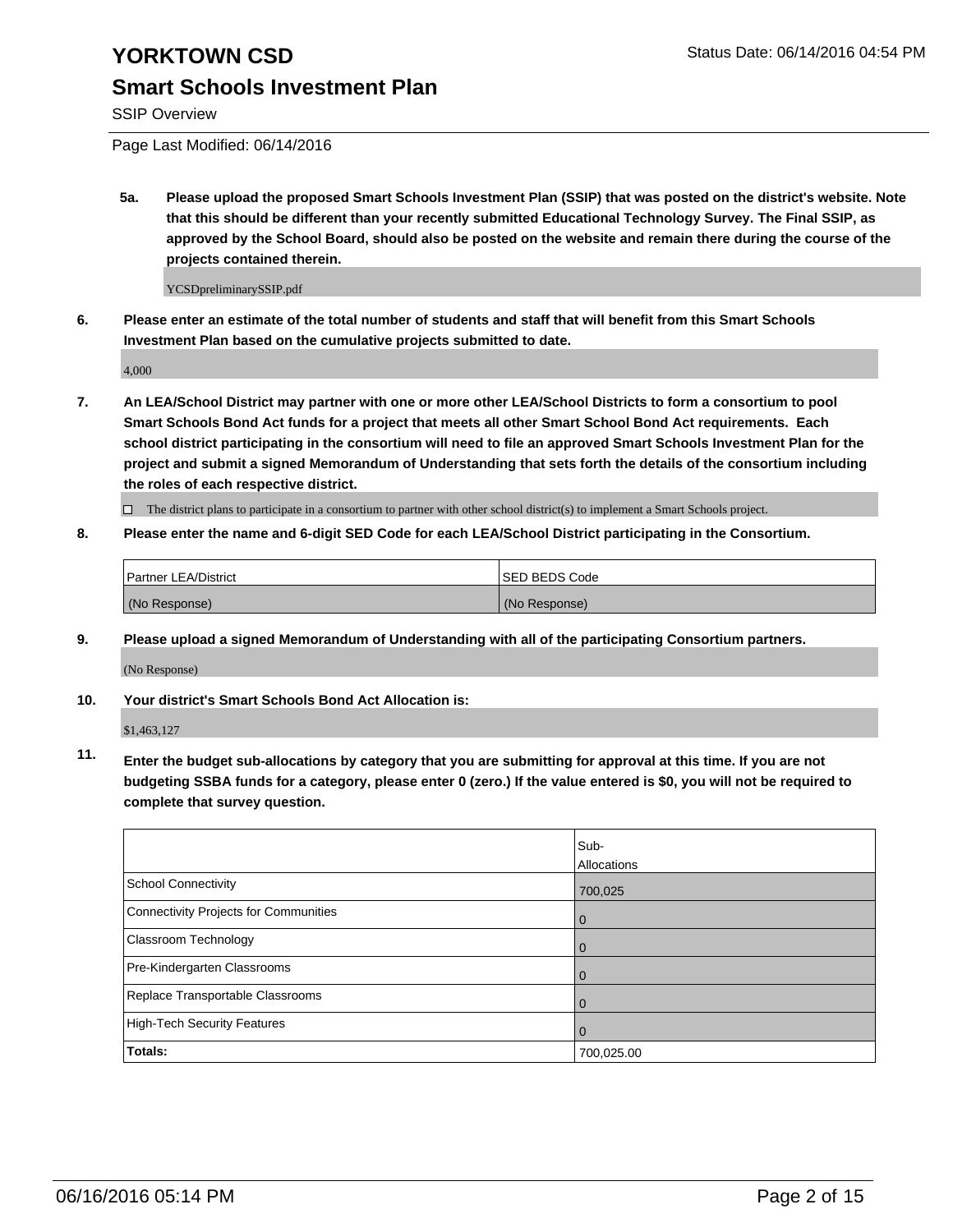School Connectivity

Page Last Modified: 06/14/2016

- **1. In order for students and faculty to receive the maximum benefit from the technology made available under the Smart Schools Bond Act, their school buildings must possess sufficient connectivity infrastructure to ensure that devices can be used during the school day. Smart Schools Investment Plans must demonstrate that:**
	- **sufficient infrastructure that meets the Federal Communications Commission's 100 Mbps per 1,000 students standard currently exists in the buildings where new devices will be deployed, or**
	- **is a planned use of a portion of Smart Schools Bond Act funds, or**
	- **is under development through another funding source.**

**Smart Schools Bond Act funds used for technology infrastructure or classroom technology investments must increase the number of school buildings that meet or exceed the minimum speed standard of 100 Mbps per 1,000 students and staff within 12 months. This standard may be met on either a contracted 24/7 firm service or a "burstable" capability. If the standard is met under the burstable criteria, it must be:**

**1. Specifically codified in a service contract with a provider, and**

**2. Guaranteed to be available to all students and devices as needed, particularly during periods of high demand, such as computer-based testing (CBT) periods.**

**Please describe how your district already meets or is planning to meet this standard within 12 months of plan submission.**

**In order to provide a rich, digital modern learning environment as outlined in our Technology Plan, we need to address the following gaps in our infrastructure:**

- **• Replace the aging network equipment including network switches, routers and UPS's**
- **• Increase the number of POE switches (along with more ports) to accommodate more wireless access points**
- **Provide a dedicated network drop with a cable run back to the network closet for a wireless device in each and every classroom and • learning space**
- **• Install a wireless access point in every learning space so the coverage is saturated**
- **• Replace copper connections between the network closets with fiber**
- **With the above-mentioned improvements, all users will then benefit from the planned increase in bandwidth from 300mbps to 400mbps. • We currently fall slightly short of the minumum speed standard of 100 mbps per 1,000 students, but we will surpass the minimum in the 2016/2017 school year by increasing our bandwidth from 300mbps to 400mbps.**
- **1a. If a district believes that it will be impossible to meet this standard within 12 months, it may apply for a waiver of this requirement, as described on the Smart Schools website. The waiver must be filed and approved by SED prior to submitting this survey.**
	- $\Box$  By checking this box, you are certifying that the school district has an approved waiver of this requirement on file with the New York State Education Department.

### **2. Connectivity Speed Calculator (Required)**

|                         | l Number of<br>Students | Multiply by<br>100 Kbps | Divide by 1000 Current Speed<br>to Convert to<br>Required<br>lSpeed in Mb | lin Mb | <b>Expected</b><br>Speed to be<br>Attained Within   Required<br>12 Months | Expected Date<br><b>When</b><br>Speed Will be<br>l Met |
|-------------------------|-------------------------|-------------------------|---------------------------------------------------------------------------|--------|---------------------------------------------------------------------------|--------------------------------------------------------|
| <b>Calculated Speed</b> | 3,400                   | 340,000                 | 340                                                                       | 300    | 400                                                                       | 9/1/16                                                 |

### **3. Briefly describe how you intend to use Smart Schools Bond Act funds for high-speed broadband and/or wireless connectivity projects in school buildings.**

Our goal is to provide saturated and speedy wireless access in every learning space throughout the district. This requires a complete districtwide network refresh including the expansion and replacement of network switching equipment, routers, and UPS's. In addition, we need to replace and extend cabling to every classroom as well as between our network closets and each building's main server room. Approximately 75 wireless access points will then be installed.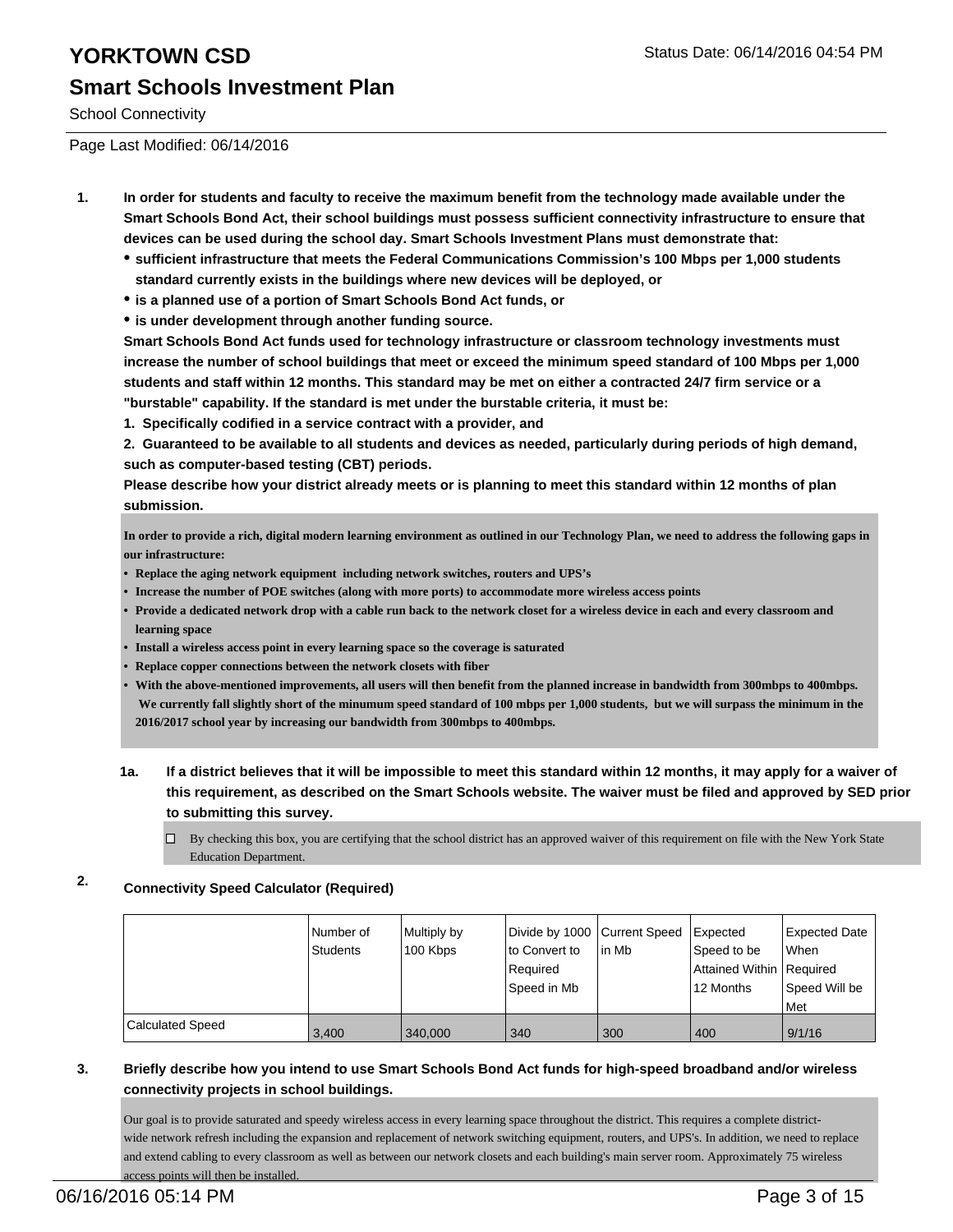School Connectivity

Page Last Modified: 06/14/2016

**4. Briefly describe the linkage between the district's District Instructional Technology Plan and the proposed projects. (There should be a link between your response to this question and your response to Question 1 in Part E. Curriculum and Instruction "What are the district's plans to use digital connectivity and technology to improve teaching and learning?)**

**Yorktown Central School District's Instructional Technology Plan supports the district's mission to provide a comprehensive learning experience that emphasizes the education of the whole child. We strongly believe that a rich digital learning environment is a critical component of the learning experience that we provide for our students. It fosters the growth of critical thinking, creativity, communication and collaboration, offers greater opportunities for personalized learning and prepares students to be safe and responsible digital citizens. The characteristics of a rich digital learning environment include:**

- **• a secure,robust and scalable technology infrastructure that supports digital and blended learning**
- **• Ubiquitous access to the internet via a mobile device for every student and staff member**
- **• Multi-media rich classrooms**

**• On-going professional development opportunities that support our staff and encourage the growth of professional learning communities Our belief that technology can transform teaching and learning has lead us to begin building an environment that offers all students immediate access to the internet via a mobile device. Also, this belief has lead us to embrace Google Apps for Education as our primary digital learning platform. Students and teachers now have access to content anytime and anywhere. Students can begin creating content at school, continue to expand on it at home, as well as receive digital feedback from their teacher and other students. Everyone is learning how to appropriately share and collaborate and thus become good digital citizens. We will continue to incorporate digital learning as a means to address each student's needs.**

**The integration of digital tools creates a more engaging learning environment as well as more opportunities for personalized learning. More and more online learning applications are adaptive in nature in which the experience is customized to the student's particular level. Online assessment tools are also proving to be a very valuable resource for teachers to better understand what teaching techniques work and what doesn't. They tell the teacher who has grasped the concepts and who has not.**

**Upon graduation,our students will have experienced a rich, digital learning environment. We expect them to:**

- **• Become good digital citizens**
- **• Understand how to find, create and share digital content**
- **• Become self-directed learners**

**Being digitally connected is no longer just a nice addition in schools. Rather, it is a requirement for the modern learning environment. Yorktown Central School District has been very fortunate in that our community and Board of Education have continually shown their support in the establishment of a solid technology infrastructure that supports digital learning opportunities. The SSBA funds will allow us to accelerate the timeline for achieving our goal of builidng a rich digital learning environment with a robust networking infrastructure, ubiquitous wireless and immediate access for all students to a mobile learning device.**

**5. If the district wishes to have students and staff access the Internet from wireless devices within the school building, or in close proximity to it, it must first ensure that it has a robust Wi-Fi network in place that has sufficient bandwidth to meet user demand.**

### **Please describe how you have quantified this demand and how you plan to meet this demand.**

**In order to provide a rich, digital modern learning environment as outlined in our Technology Plan, we need to address the following gaps in our infrastructure:**

- **• Replace the aging network equipment including network switches, routers and UPS's**
- **• Increase the number of POE switches (along with more ports) to accommodate more wireless access points**
- **Provide a dedicated network drop with a cable run back to the network closet for a wireless device in each and every classroom and • learning space**
- **• Install a wireless access point in every learning space so the coverage is saturated**
- **• Replace copper connections between the network closets with fiber**
- **6. As indicated on Page 5 of the guidance, the Office of Facilities Planning will have to conduct a preliminary review of all capital projects, including connectivity projects.**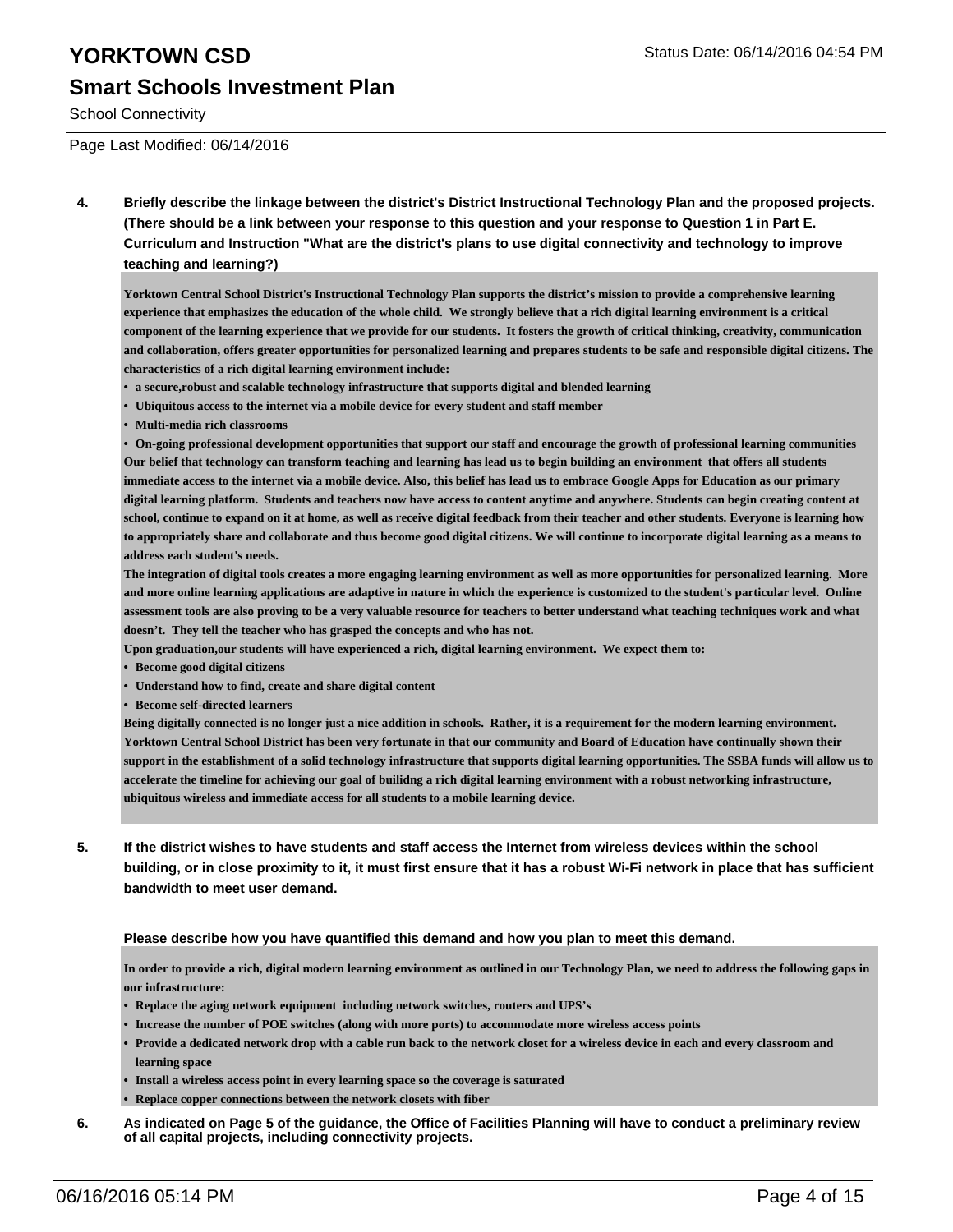School Connectivity

Page Last Modified: 06/14/2016

Project Number 66-24-02-06-7-999-BA1

**7. Certain high-tech security and connectivity infrastructure projects may be eligible for an expedited review process as determined by the Office of Facilities Planning.**

**Was your project deemed eligible for streamlined review?**

Yes

**7a. Districts that choose the Streamlined Review Process will be required to certify that they have reviewed all installations with their licensed architect or engineer of record and provide that person's name and license number.**

**The licensed professional must review the products and proposed method of installation prior to implementation and review the work during and after completion in order to affirm that the work was code-compliant, if requested.**

 $\Box$  I certify that I have reviewed all installations with a licensed architect or engineer of record.

**8. Include the name and license number of the architect or engineer of record.**

| Name            | License Number |
|-----------------|----------------|
| Scott J. Hillje | 25556          |

**9. If you are submitting an allocation for School Connectivity complete this table.**

**Note that the calculated Total at the bottom of the table must equal the Total allocation for this category that you entered in the SSIP Overview overall budget.** 

|                                            | Sub-<br>Allocation |
|--------------------------------------------|--------------------|
| Network/Access Costs                       | 435,657            |
| Outside Plant Costs                        | 0                  |
| School Internal Connections and Components | 264,368            |
| Professional Services                      | 0                  |
| Testing                                    | 0                  |
| Other Upfront Costs                        | 0                  |
| <b>Other Costs</b>                         | $\mathbf 0$        |
| Totals:                                    | 700,025.00         |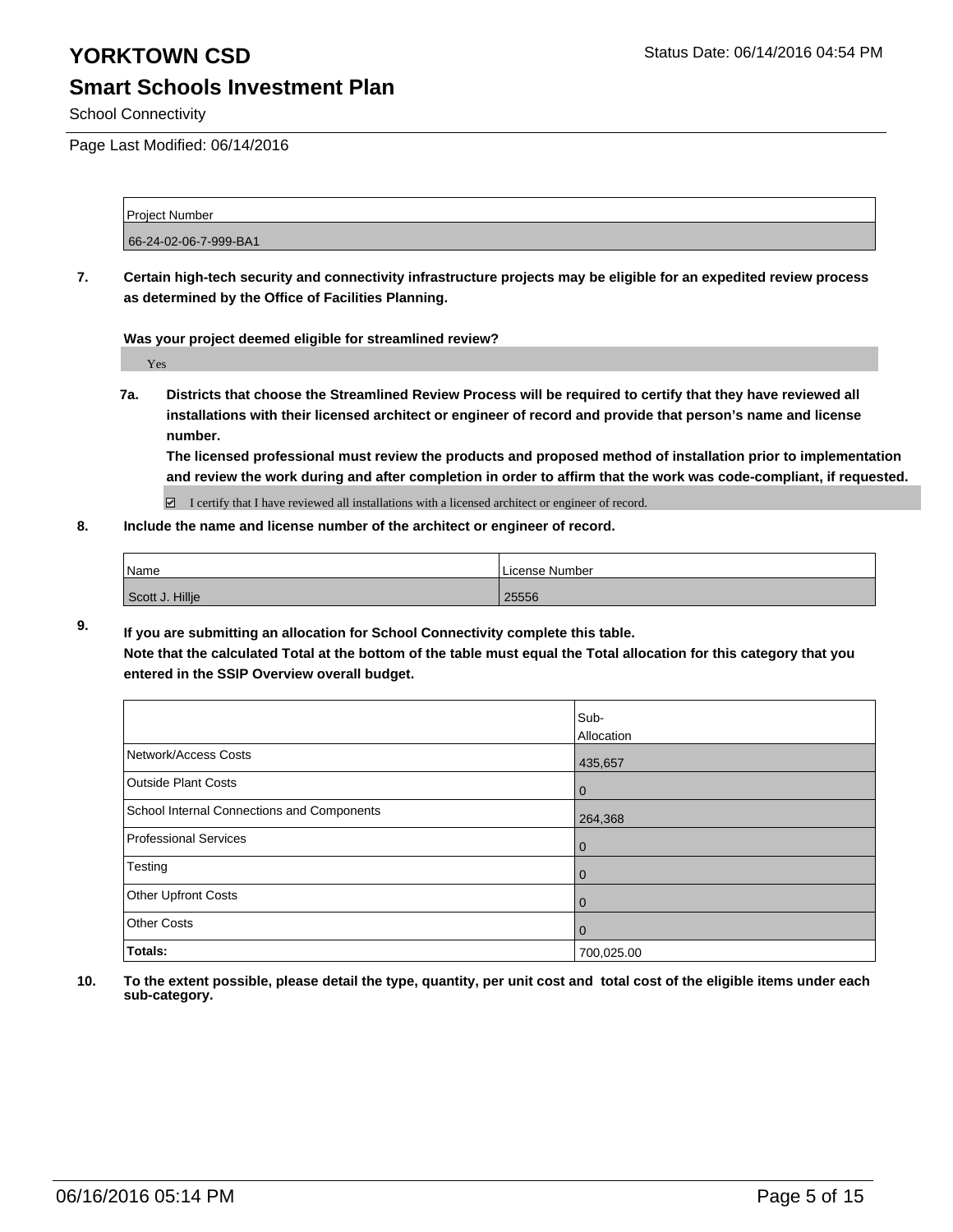## **YORKTOWN CSD** Status Date: 06/14/2016 04:54 PM

## **Smart Schools Investment Plan**

School Connectivity

Page Last Modified: 06/14/2016

| Select the allowable expenditure<br>type.<br>Repeat to add another item under<br>each type. | Item to be purchased<br>Cost per Item<br>Quantity      |                | Total Cost     |        |
|---------------------------------------------------------------------------------------------|--------------------------------------------------------|----------------|----------------|--------|
| <b>Network/Access Costs</b>                                                                 | Cisco Catalyst 3850                                    | 9              | 2,160          | 19,440 |
| <b>Network/Access Costs</b>                                                                 | Cisco Catalyst 2960                                    | 44             | 645            | 28,380 |
| <b>Connections/Components</b>                                                               | Rack PDU                                               | $\mathbf{1}$   | 97             | 97     |
| <b>Connections/Components</b>                                                               | <b>APC Smart UPS</b>                                   | 1              | 171            | 171    |
| <b>Connections/Components</b>                                                               | <b>UPS Network Management Card</b>                     | 3              | 482            | 1,446  |
| <b>Connections/Components</b>                                                               | NetShelter 2 post rack                                 | 1              | 117            | 117    |
| <b>Connections/Components</b>                                                               | NetShelter SX 42U                                      | $\overline{2}$ | 1,485          | 2,970  |
| <b>Network/Access Costs</b>                                                                 | Catalyst 4500X                                         | $\overline{2}$ | 1,080          | 2,160  |
| <b>Connections/Components</b>                                                               | 1FT Cat6                                               | 240            | 1              | 240    |
| <b>Connections/Components</b>                                                               | 3FT                                                    | 816            | $\overline{2}$ | 1,632  |
| <b>Connections/Components</b>                                                               | 5FT                                                    | 1,296          | $\overline{2}$ | 2,592  |
| <b>Connections/Components</b>                                                               | 7FT                                                    | 192            | 3              | 576    |
| <b>Connections/Components</b>                                                               | 10 Gb Fiber Optic                                      | $\overline{2}$ | 43             | 86     |
| <b>Connections/Components</b>                                                               | Fiber optic cable                                      | 24             | 40             | 960    |
| <b>Connections/Components</b>                                                               | Fiber Optic cable                                      | 4              | 40             | 160    |
| <b>Connections/Components</b>                                                               | Cisco flex Stack 3m                                    | 11             | 110            | 1,210  |
| <b>Connections/Components</b>                                                               | Cisco Catalyst power cables                            | $\overline{2}$ | 53             | 106    |
| <b>Connections/Components</b>                                                               | 1000BAse T                                             | $\overline{2}$ | 218            | 436    |
| <b>Connections/Components</b>                                                               | 2M fiber optic patch Cable                             | 4              | 96             | 384    |
| <b>Connections/Components</b>                                                               | 3M 10 foot                                             | 4              | 129            | 516    |
| <b>Connections/Components</b>                                                               | 10 M 33 foot                                           | 6              | 152            | 912    |
| <b>Connections/Components</b>                                                               | Environmental routing, Switching<br>Project completion | 1              | 36,015         | 36,015 |
| <b>Connections/Components</b>                                                               | APC replacement battery cartridges                     | 11             | 298            | 3,278  |
| <b>Connections/Components</b>                                                               | APC replacement battery cartridges                     | 15             | 281            | 4,215  |
| Connections/Components                                                                      | 10 G Base LR                                           | 4              | 2,158          | 8,632  |
| <b>Connections/Components</b>                                                               | 10 G Base LR SFP                                       | 10             | 548            | 5,480  |
| Connections/Components                                                                      | 10 G Base LR SFP                                       | 31             | 548            | 16,988 |
| <b>Connections/Components</b>                                                               | 10 G Base LR SFP                                       | 4              | 358            | 1,432  |
| Connections/Components                                                                      | 10 G Base CU SFP                                       | 9              | 55             | 495    |
| Connections/Components                                                                      | 10 G Base CU                                           | $\overline{2}$ | 83             | 166    |
| <b>Connections/Components</b>                                                               | APC UPS Battery pack tower                             | 3              | 860            | 2,580  |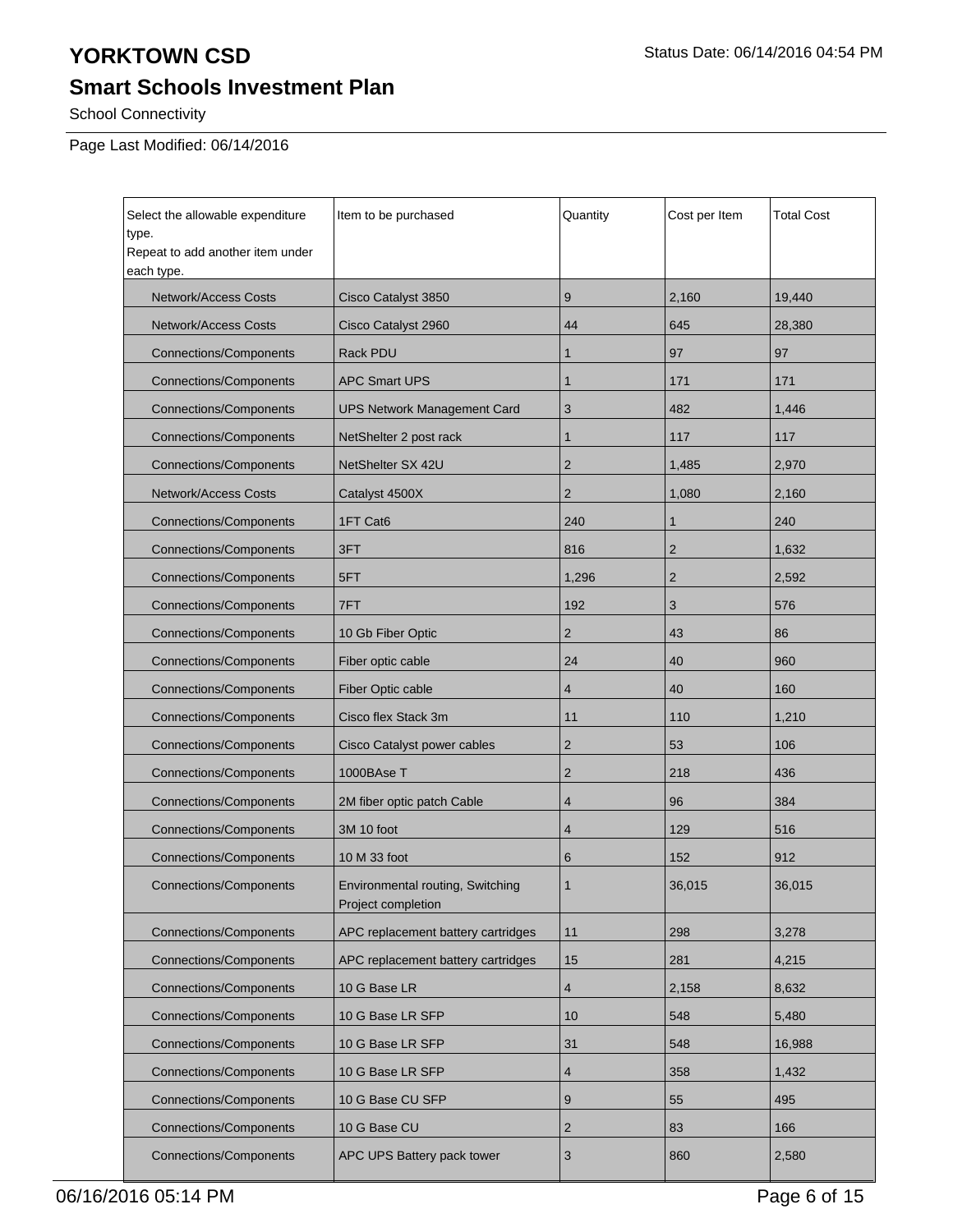# **YORKTOWN CSD** Status Date: 06/14/2016 04:54 PM

## **Smart Schools Investment Plan**

School Connectivity

Page Last Modified: 06/14/2016

| <b>Connections/Components</b> | APC UPS Battery pack tower                             | 3              | 1,492 | 4,476   |
|-------------------------------|--------------------------------------------------------|----------------|-------|---------|
| Network/Access Costs          | Catalyst 2960 x 48 PoE 740W                            | 31             | 4,317 | 133,827 |
| Network/Access Costs          | Catalyst 2960 x 48 PoE 370W                            | 13             | 3,022 | 39,286  |
| Network/Access Costs          | Catalyst 3850 48 port PoE                              | $\overline{7}$ | 7,560 | 52,920  |
| Network/Access Costs          | Catalyst 3850 48 port Data LAN                         | $\overline{2}$ | 4,806 | 9,612   |
| Network/Access Costs          | Catalyst 4500-X 16 Port IP base                        |                | 8,640 | 17,280  |
| Network/Access Costs          | Meraki 32 802.11ac Access Points                       | 284            | 464   | 131,776 |
| Network/Access Costs          | NEMA Poly enclosure with CAT60<br>Lock                 |                | 244   | 976     |
| <b>Connections/Components</b> | Ethernet Cabling (parts & labor &<br>mounting of AP's) |                | 250   | 88,000  |
| Connections/Components        | Cabling (Parts & Labor) for 12 fiber<br>optic cables   | 12             | 6,500 | 78,000  |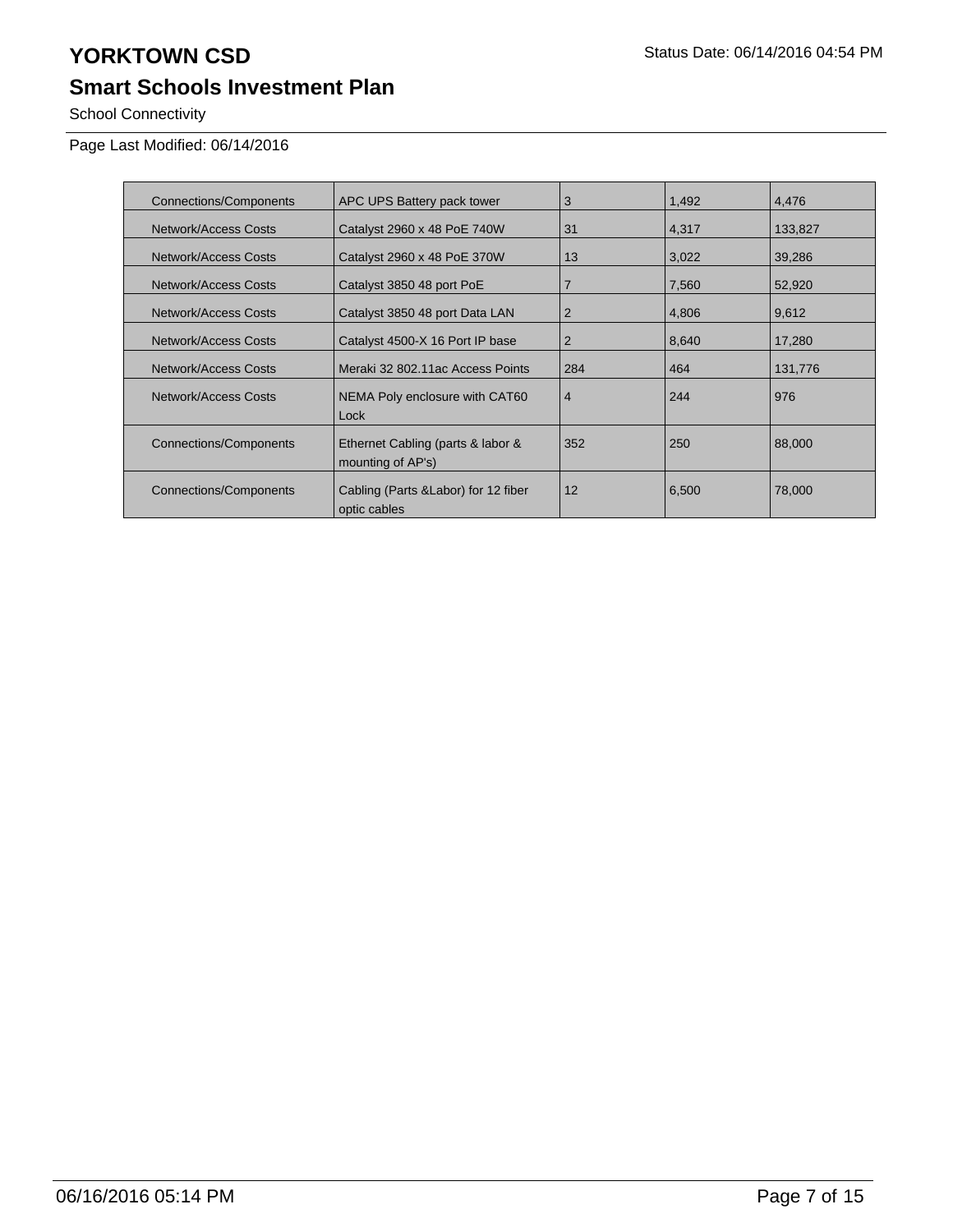Community Connectivity (Broadband and Wireless)

Page Last Modified: 06/09/2016

**1. Briefly describe how you intend to use Smart Schools Bond Act funds for high-speed broadband and/or wireless connectivity projects in the community.**

(No Response)

**2. Please describe how the proposed project(s) will promote student achievement and increase student and/or staff access to the Internet in a manner that enhances student learning and/or instruction outside of the school day and/or school building.**

(No Response)

**3. Community connectivity projects must comply with all the necessary local building codes and regulations (building and related permits are not required prior to plan submission).**

 $\Box$  I certify that we will comply with all the necessary local building codes and regulations.

**4. Please describe the physical location of the proposed investment.**

(No Response)

**5. Please provide the initial list of partners participating in the Community Connectivity Broadband Project, along with their Federal Tax Identification (Employer Identification) number.**

| Project Partners | <b>IFederal ID#</b> |
|------------------|---------------------|
| (No Response)    | (No Response)       |

**6. If you are submitting an allocation for Community Connectivity, complete this table.**

**Note that the calculated Total at the bottom of the table must equal the Total allocation for this category that you entered in the SSIP Overview overall budget.**

|                             | Sub-Allocation |
|-----------------------------|----------------|
| Network/Access Costs        | (No Response)  |
| Outside Plant Costs         | (No Response)  |
| <b>Tower Costs</b>          | (No Response)  |
| Customer Premises Equipment | (No Response)  |
| Professional Services       | (No Response)  |
| Testing                     | (No Response)  |
| Other Upfront Costs         | (No Response)  |
| Other Costs                 | (No Response)  |
| Totals:                     |                |

| Select the allowable expenditure | Item to be purchased | Quantity      | Cost per Item | <b>Total Cost</b> |
|----------------------------------|----------------------|---------------|---------------|-------------------|
| type.                            |                      |               |               |                   |
| Repeat to add another item under |                      |               |               |                   |
| each type.                       |                      |               |               |                   |
| (No Response)                    | (No Response)        | (No Response) | (No Response) | (No Response)     |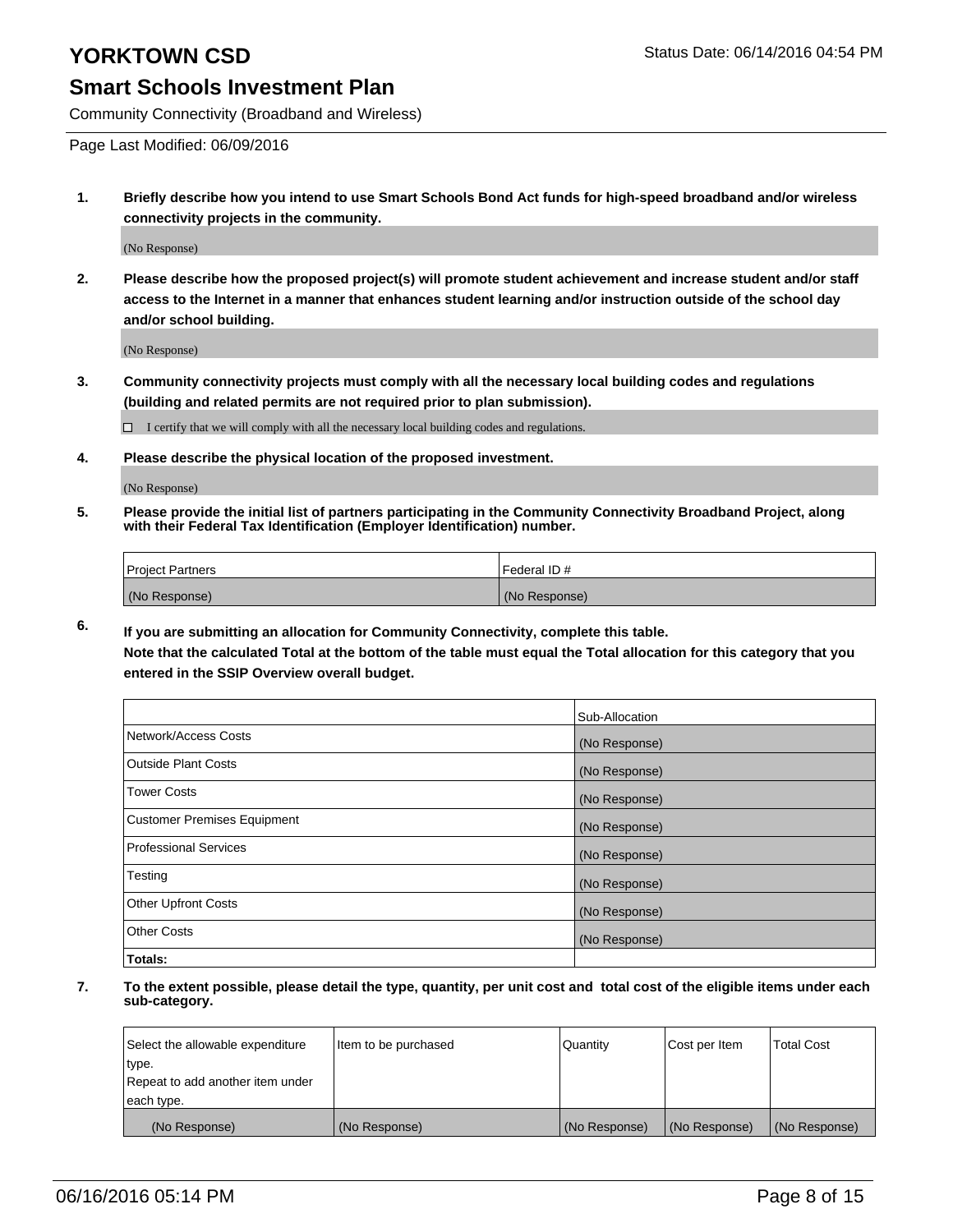Classroom Learning Technology

**1. In order for students and faculty to receive the maximum benefit from the technology made available under the Smart Schools Bond Act, their school buildings must possess sufficient connectivity infrastructure to ensure that devices can be used during the school day. Smart Schools Investment Plans must demonstrate that sufficient infrastructure that meets the Federal Communications Commission's 100 Mbps per 1,000 students standard currently exists in the buildings where new devices will be deployed, or is a planned use of a portion of Smart Schools Bond Act funds, or is under development through another funding source.**

**Smart Schools Bond Act funds used for technology infrastructure or classroom technology investments must increase the number of school buildings that meet or exceed the minimum speed standard of 100 Mbps per 1,000 students and staff within 12 months. This standard may be met on either a contracted 24/7 firm service or a "burstable" capability. If the standard is met under the burstable criteria, it must be:**

**1. Specifically codified in a service contract with a provider, and**

**2. Guaranteed to be available to all students and devices as needed, particularly during periods of high demand, such as computer-based testing (CBT) periods.**

**Please describe how your district already meets or is planning to meet this standard within 12 months of plan submission.**

(No Response)

**1a. If a district believes that it will be impossible to meet this standard within 12 months, it may apply for a waiver of this requirement, as described on the Smart Schools website. The waiver must be filed and approved by SED prior to submitting this survey.**

 $\Box$  By checking this box, you are certifying that the school district has an approved waiver of this requirement on file with the New York State Education Department.

### **2. Connectivity Speed Calculator (Required)**

|                  | Number of<br><b>Students</b> | Multiply by<br>100 Kbps | Divide by 1000 Current Speed<br>Ito Convert to<br>Required<br>Speed in Mb | lin Mb           | Expected<br>Speed to be<br>Attained Within Required<br>12 Months | Expected Date<br>l When<br>Speed Will be<br>l Met |
|------------------|------------------------------|-------------------------|---------------------------------------------------------------------------|------------------|------------------------------------------------------------------|---------------------------------------------------|
| Calculated Speed | (No<br>Response)             | (No Response)           | (No<br>Response)                                                          | (No<br>Response) | (No<br>Response)                                                 | (No<br>Response)                                  |

**3. If the district wishes to have students and staff access the Internet from wireless devices within the school building, or in close proximity to it, it must first ensure that it has a robust Wi-Fi network in place that has sufficient bandwidth to meet user demand.**

**Please describe how you have quantified this demand and how you plan to meet this demand.**

(No Response)

**4. All New York State public school districts are required to complete and submit an Instructional Technology Plan survey to the New York State Education Department in compliance with Section 753 of the Education Law and per Part 100.12 of the Commissioner's Regulations.**

**Districts that include educational technology purchases as part of their Smart Schools Investment Plan must have a submitted and approved Instructional Technology Plan survey on file with the New York State Education Department.**

 $\Box$  By checking this box, you are certifying that the school district has an approved Instructional Technology Plan survey on file with the New York State Education Department.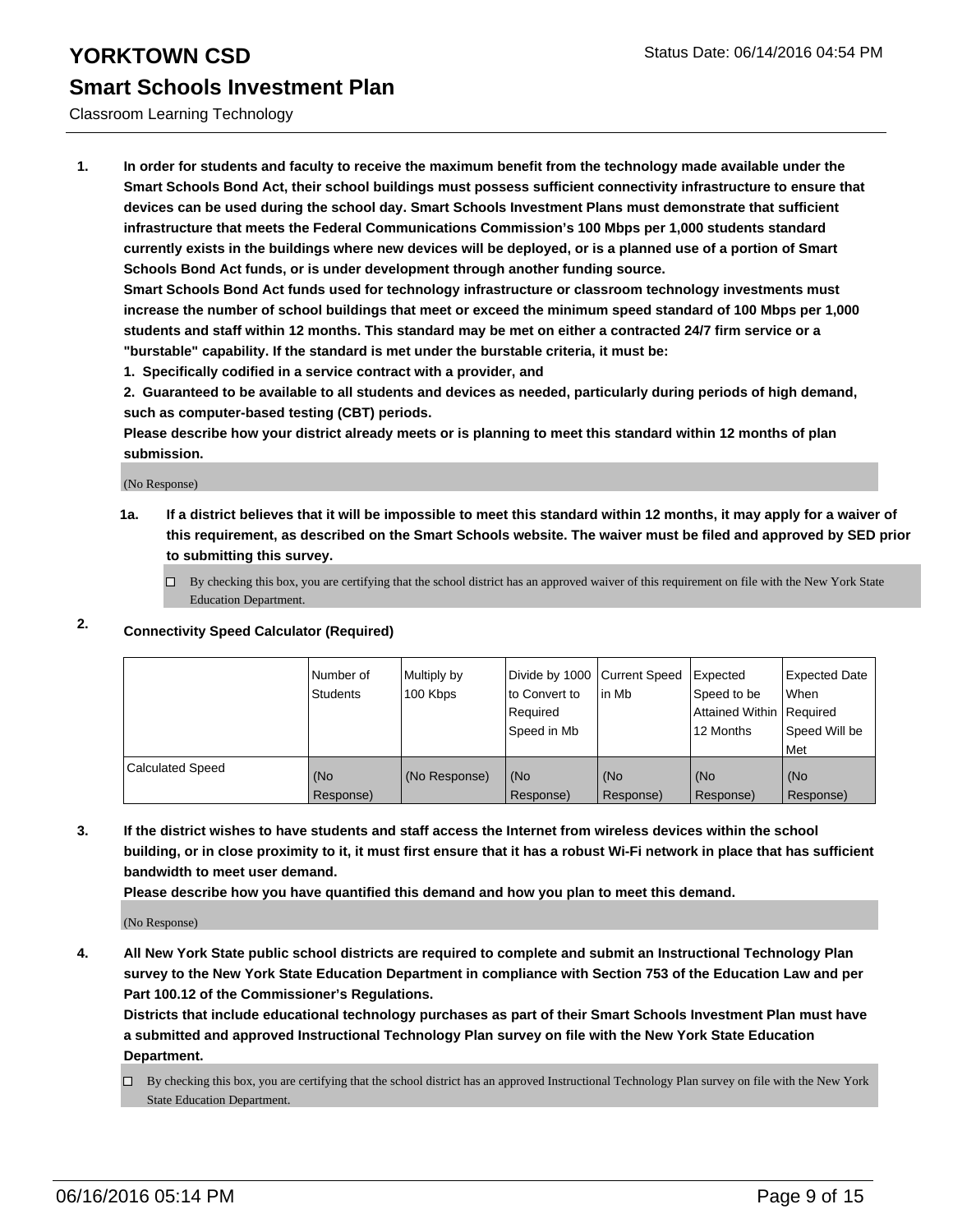Classroom Learning Technology

**5. Describe the devices you intend to purchase and their compatibility with existing or planned platforms or systems. Specifically address the adequacy of each facility's electrical, HVAC and other infrastructure necessary to install and support the operation of the planned technology.**

(No Response)

- **6. Describe how the proposed technology purchases will:**
	- **> enhance differentiated instruction;**
	- **> expand student learning inside and outside the classroom;**
	- **> benefit students with disabilities and English language learners; and**
	- **> contribute to the reduction of other learning gaps that have been identified within the district.**

**The expectation is that districts will place a priority on addressing the needs of students who struggle to succeed in a rigorous curriculum. Responses in this section should specifically address this concern and align with the district's Instructional Technology Plan (in particular Question 2 of E. Curriculum and Instruction: "Does the district's instructional technology plan address the needs of students with disabilities to ensure equitable access to instruction, materials and assessments?" and Question 3 of the same section: "Does the district's instructional technology plan address the provision of assistive technology specifically for students with disabilities to ensure access to and participation in the general curriculum?"**

(No Response)

**7. Where appropriate, briefly describe how the proposed technology purchases will enhance ongoing communication with parents and other stakeholders and help the district facilitate technology-based regional partnerships, including distance learning and other efforts.**

(No Response)

**8. Describe the district's plan to provide professional development to ensure that administrators, teachers and staff can employ the technology purchased to enhance instruction successfully.**

**Note: This response should be aligned and expanded upon in accordance with your district's response to Question 1 of F. Professional Development of your Instructional Technology Plan: "Please provide a summary of professional development offered to teachers and staff, for the time period covered by this plan, to support technology to enhance teaching and learning. Please include topics, audience and method of delivery within your summary."**

(No Response)

- **9. Districts must contact the SUNY/CUNY teacher preparation program that supplies the largest number of the district's new teachers to request advice on innovative uses and best practices at the intersection of pedagogy and educational technology.**
	- $\Box$  By checking this box, you certify that you have contacted the SUNY/CUNY teacher preparation program that supplies the largest number of your new teachers to request advice on these issues.
- **10. A district whose Smart Schools Investment Plan proposes the purchase of technology devices and other hardware must account for nonpublic schools in the district.**

**Are there nonpublic schools within your school district?**

□ Yes

 $\square$  No

**11. Nonpublic Classroom Technology Loan Calculator The Smart Schools Bond Act provides that any Classroom Learning Technology purchases made using Smart**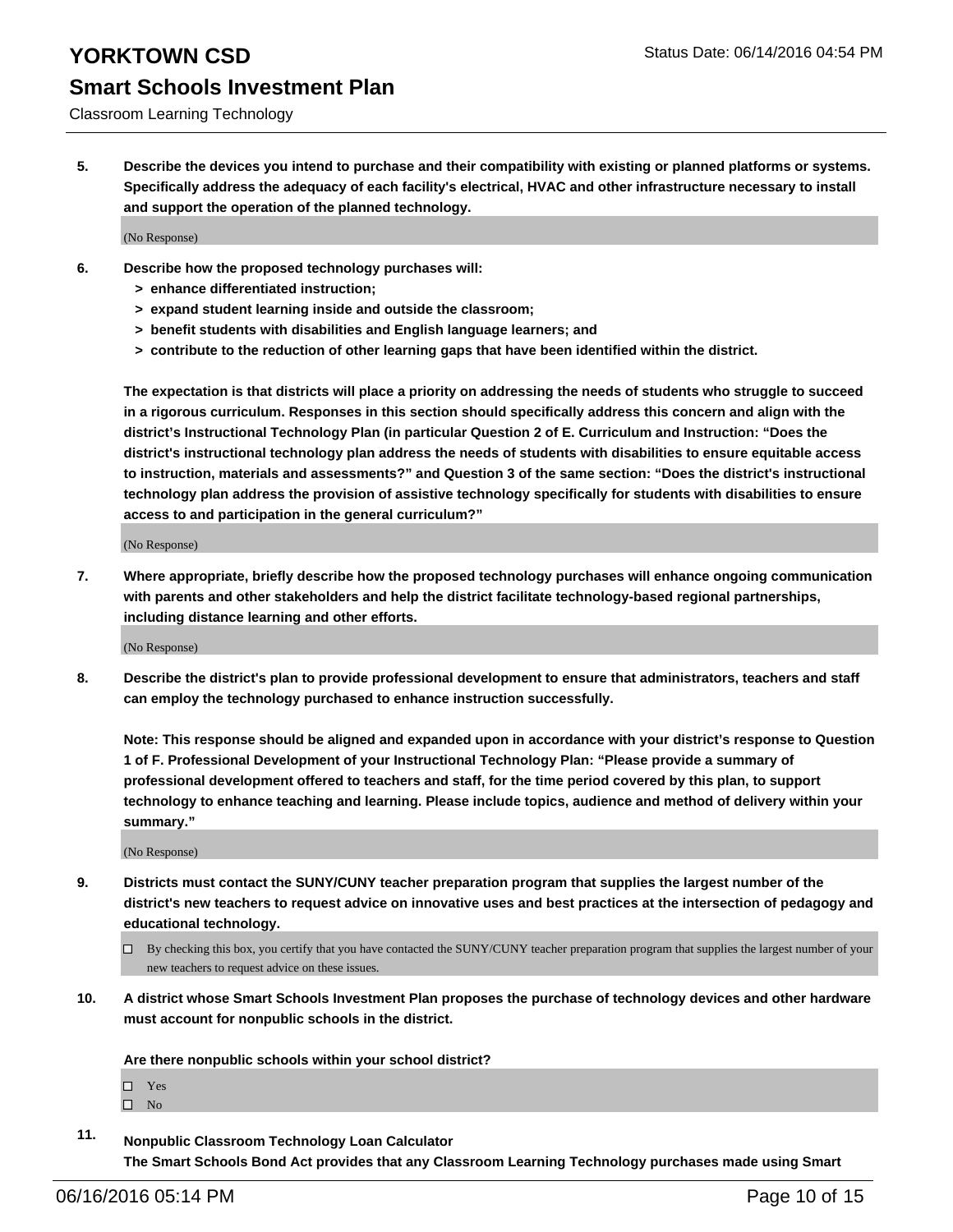Classroom Learning Technology

**Schools funds shall be lent, upon request, to nonpublic schools in the district. However, no school district shall be required to loan technology in amounts greater than the total obtained and spent on technology pursuant to the Smart Schools Bond Act and the value of such loan may not exceed the total of \$250 multiplied by the nonpublic school enrollment in the base year at the time of enactment. See:**

**http://www.p12.nysed.gov/mgtserv/smart\_schools/docs/Smart\_Schools\_Bond\_Act\_Guidance\_04.27.15\_Final.pdf.**

|                                     | 1. Classroom<br>Technology<br>Sub-allocation | 2. Public<br>Enrollment<br>$(2014 - 15)$ | 3. Nonpublic<br>Enrollment<br>(2014-15) | 4. Sum of<br>Public and<br>Nonpublic<br>Enrollment | 5. Total Per<br>Pupil Sub-<br>lallocation | 6. Total<br>Nonpublic Loan<br>Amount                                                          |
|-------------------------------------|----------------------------------------------|------------------------------------------|-----------------------------------------|----------------------------------------------------|-------------------------------------------|-----------------------------------------------------------------------------------------------|
| Calculated Nonpublic Loan<br>Amount |                                              |                                          |                                         |                                                    |                                           | (No Response)   (No Response)   (No Response)   (No Response)   (No Response)   (No Response) |

**12. To ensure the sustainability of technology purchases made with Smart Schools funds, districts must demonstrate a long-term plan to maintain and replace technology purchases supported by Smart Schools Bond Act funds. This sustainability plan shall demonstrate a district's capacity to support recurring costs of use that are ineligible for Smart Schools Bond Act funding such as device maintenance, technical support, Internet and wireless fees, maintenance of hotspots, staff professional development, building maintenance and the replacement of incidental items. Further, such a sustainability plan shall include a long-term plan for the replacement of purchased devices and equipment at the end of their useful life with other funding sources.**

 $\Box$  By checking this box, you certify that the district has a sustainability plan as described above.

**13. Districts must ensure that devices purchased with Smart Schools Bond funds will be distributed, prepared for use, maintained and supported appropriately. Districts must maintain detailed device inventories in accordance with generally accepted accounting principles.**

 $\Box$  By checking this box, you certify that the district has a distribution and inventory management plan and system in place.

**14. If you are submitting an allocation for Classroom Learning Technology complete this table. Note that the calculated Total at the bottom of the table must equal the Total allocation for this category that you entered in the SSIP Overview overall budget.**

|                          | Sub-Allocation |
|--------------------------|----------------|
| Interactive Whiteboards  | (No Response)  |
| <b>Computer Servers</b>  | (No Response)  |
| <b>Desktop Computers</b> | (No Response)  |
| Laptop Computers         | (No Response)  |
| <b>Tablet Computers</b>  | (No Response)  |
| Other Costs              | (No Response)  |
| Totals:                  |                |

| Select the allowable expenditure | Iltem to be Purchased | Quantity      | Cost per Item | <b>Total Cost</b> |
|----------------------------------|-----------------------|---------------|---------------|-------------------|
| type.                            |                       |               |               |                   |
| Repeat to add another item under |                       |               |               |                   |
| each type.                       |                       |               |               |                   |
| (No Response)                    | (No Response)         | (No Response) | (No Response) | (No Response)     |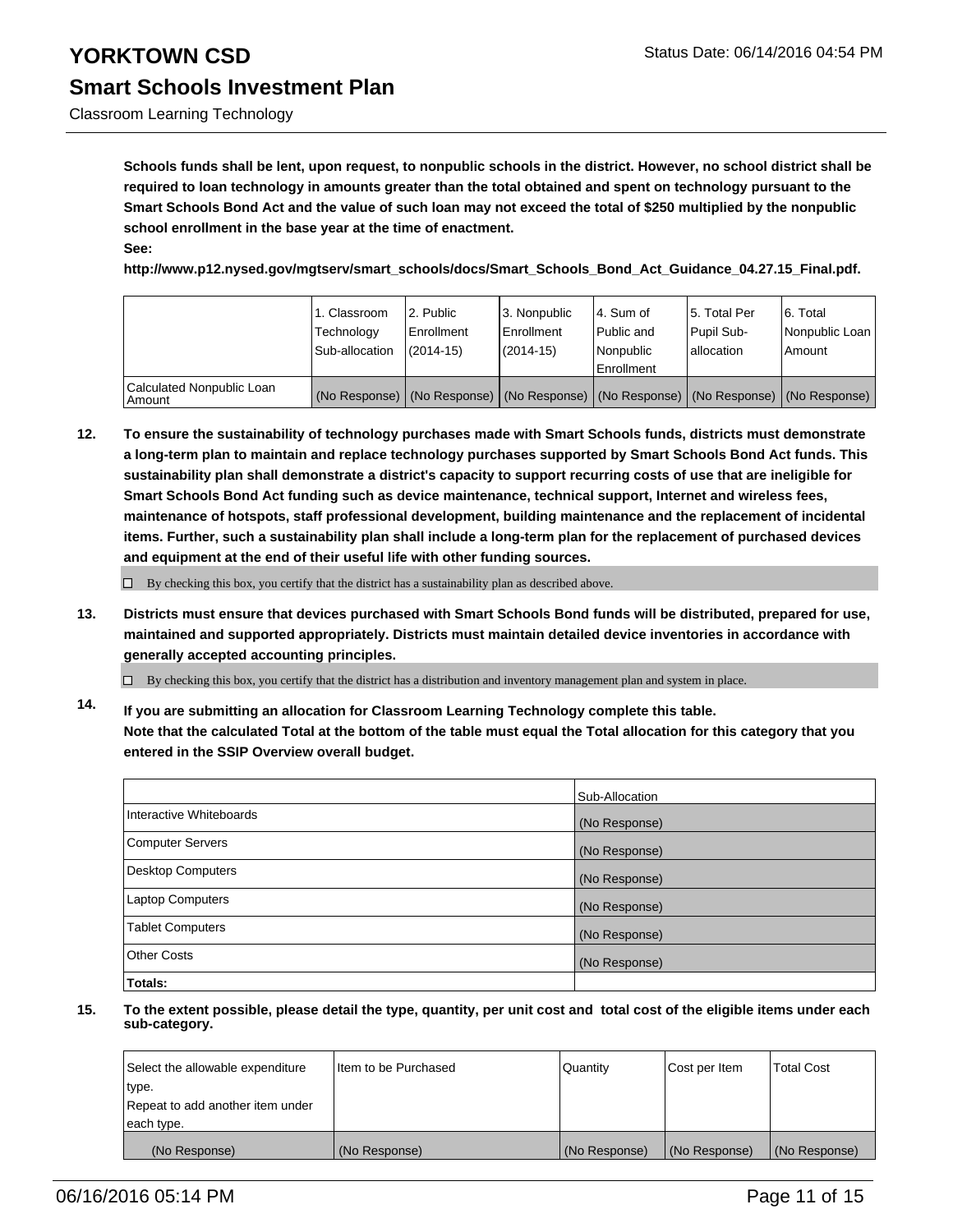### Pre-Kindergarten Classrooms

**1. Provide information regarding how and where the district is currently serving pre-kindergarten students and justify the need for additional space with enrollment projections over 3 years.**

(No Response)

- **2. Describe the district's plan to construct, enhance or modernize education facilities to accommodate prekindergarten programs. Such plans must include:**
	- **Specific descriptions of what the district intends to do to each space;**
	- **An affirmation that pre-kindergarten classrooms will contain a minimum of 900 square feet per classroom;**
	- **The number of classrooms involved;**
	- **The approximate construction costs per classroom; and**
	- **Confirmation that the space is district-owned or has a long-term lease that exceeds the probable useful life of the improvements.**

(No Response)

**3. Smart Schools Bond Act funds may only be used for capital construction costs. Describe the type and amount of additional funds that will be required to support ineligible ongoing costs (e.g. instruction, supplies) associated with any additional pre-kindergarten classrooms that the district plans to add.**

(No Response)

**4. All plans and specifications for the erection, repair, enlargement or remodeling of school buildings in any public school district in the State must be reviewed and approved by the Commissioner. Districts that plan capital projects using their Smart Schools Bond Act funds will undergo a Preliminary Review Process by the Office of Facilities Planning.**

| Project Number |  |
|----------------|--|
| (No Response)  |  |

**5. If you have made an allocation for Pre-Kindergarten Classrooms, complete this table. Note that the calculated Total at the bottom of the table must equal the Total allocation for this category that you**

**entered in the SSIP Overview overall budget.**

|                                          | Sub-Allocation |
|------------------------------------------|----------------|
| Construct Pre-K Classrooms               | (No Response)  |
| Enhance/Modernize Educational Facilities | (No Response)  |
| Other Costs                              | (No Response)  |
| Totals:                                  |                |

| Select the allowable expenditure | Item to be purchased | Quantity      | Cost per Item | <b>Total Cost</b> |
|----------------------------------|----------------------|---------------|---------------|-------------------|
| type.                            |                      |               |               |                   |
| Repeat to add another item under |                      |               |               |                   |
| each type.                       |                      |               |               |                   |
| (No Response)                    | (No Response)        | (No Response) | (No Response) | (No Response)     |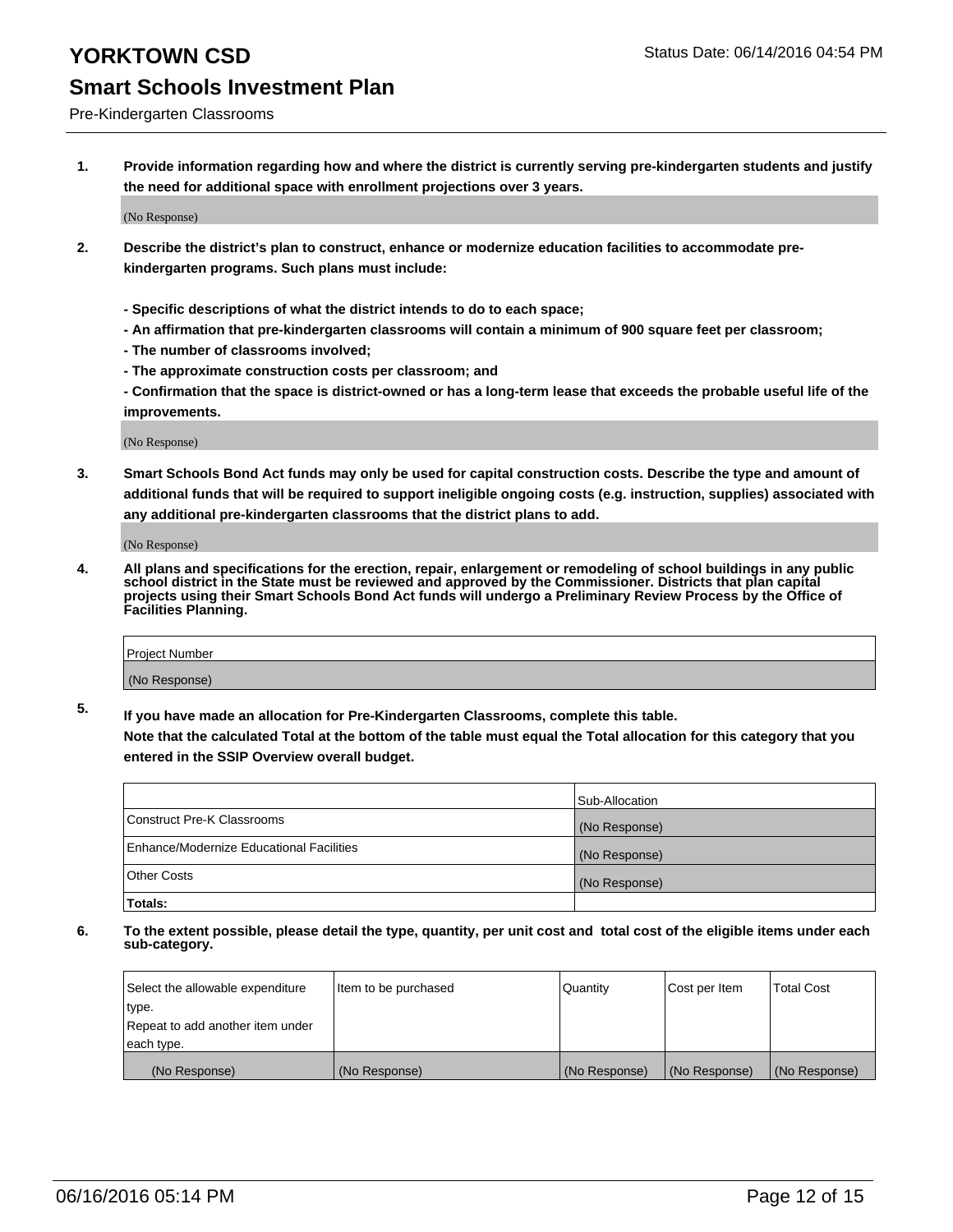### Replace Transportable Classrooms

**1. Describe the district's plan to construct, enhance or modernize education facilities to provide high-quality instructional space by replacing transportable classrooms.**

(No Response)

**2. All plans and specifications for the erection, repair, enlargement or remodeling of school buildings in any public school district in the State must be reviewed and approved by the Commissioner. Districts that plan capital projects using their Smart Schools Bond Act funds will undergo a Preliminary Review Process by the Office of Facilities Planning.**

| Project Number |  |
|----------------|--|
| (No Response)  |  |

**3. For large projects that seek to blend Smart Schools Bond Act dollars with other funds, please note that Smart Schools Bond Act funds can be allocated on a pro rata basis depending on the number of new classrooms built that directly replace transportable classroom units.**

**If a district seeks to blend Smart Schools Bond Act dollars with other funds describe below what other funds are being used and what portion of the money will be Smart Schools Bond Act funds.**

(No Response)

**4. If you have made an allocation for Replace Transportable Classrooms, complete this table. Note that the calculated Total at the bottom of the table must equal the Total allocation for this category that you entered in the SSIP Overview overall budget.**

|                                                | Sub-Allocation |
|------------------------------------------------|----------------|
| Construct New Instructional Space              | (No Response)  |
| Enhance/Modernize Existing Instructional Space | (No Response)  |
| <b>Other Costs</b>                             | (No Response)  |
| Totals:                                        |                |

| Select the allowable expenditure | Item to be purchased | <b>Quantity</b> | Cost per Item | <b>Total Cost</b> |
|----------------------------------|----------------------|-----------------|---------------|-------------------|
| type.                            |                      |                 |               |                   |
| Repeat to add another item under |                      |                 |               |                   |
| each type.                       |                      |                 |               |                   |
| (No Response)                    | (No Response)        | (No Response)   | (No Response) | (No Response)     |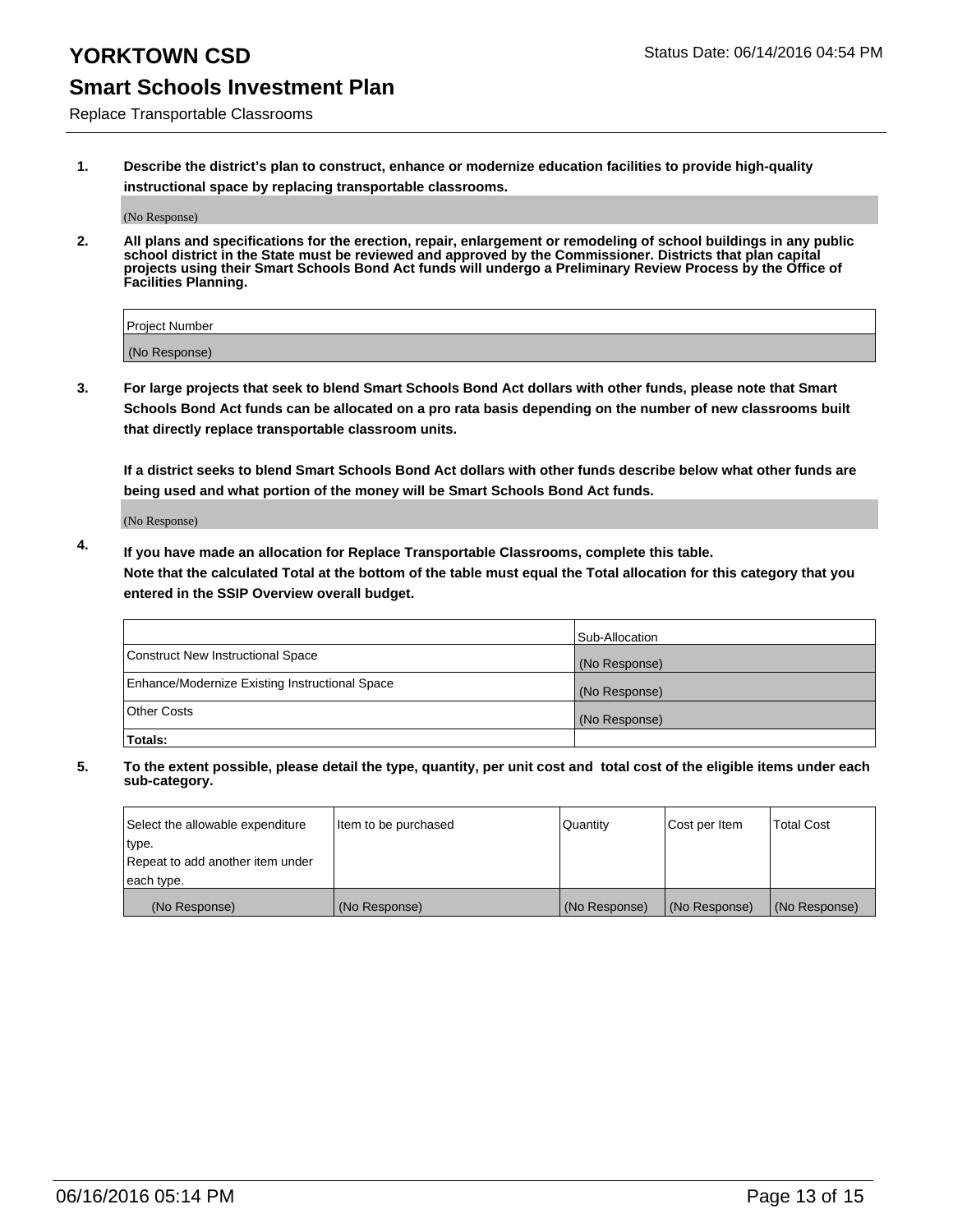### High-Tech Security Features

**1. Describe how you intend to use Smart Schools Bond Act funds to install high-tech security features in school buildings and on school campuses.**

(No Response)

**2. All plans and specifications for the erection, repair, enlargement or remodeling of school buildings in any public school district in the State must be reviewed and approved by the Commissioner. Districts that plan capital projects using their Smart Schools Bond Act funds will undergo a Preliminary Review Process by the Office of Facilities Planning.** 

| Project Number |  |
|----------------|--|
| (No Response)  |  |

- **3. Was your project deemed eligible for streamlined Review?**
	- Yes
	- $\square$  No
- **4. Include the name and license number of the architect or engineer of record.**

| Name          | License Number |
|---------------|----------------|
| (No Response) | (No Response)  |

**5. If you have made an allocation for High-Tech Security Features, complete this table.**

**Note that the calculated Total at the bottom of the table must equal the Total allocation for this category that you entered in the SSIP Overview overall budget.**

|                                                      | Sub-Allocation |
|------------------------------------------------------|----------------|
| Capital-Intensive Security Project (Standard Review) | (No Response)  |
| <b>Electronic Security System</b>                    | (No Response)  |
| <b>Entry Control System</b>                          | (No Response)  |
| Approved Door Hardening Project                      | (No Response)  |
| <b>Other Costs</b>                                   | (No Response)  |
| Totals:                                              |                |

| Select the allowable expenditure | litem to be purchased | Quantity      | Cost per Item | Total Cost    |
|----------------------------------|-----------------------|---------------|---------------|---------------|
| type.                            |                       |               |               |               |
| Repeat to add another item under |                       |               |               |               |
| each type.                       |                       |               |               |               |
| (No Response)                    | (No Response)         | (No Response) | (No Response) | (No Response) |